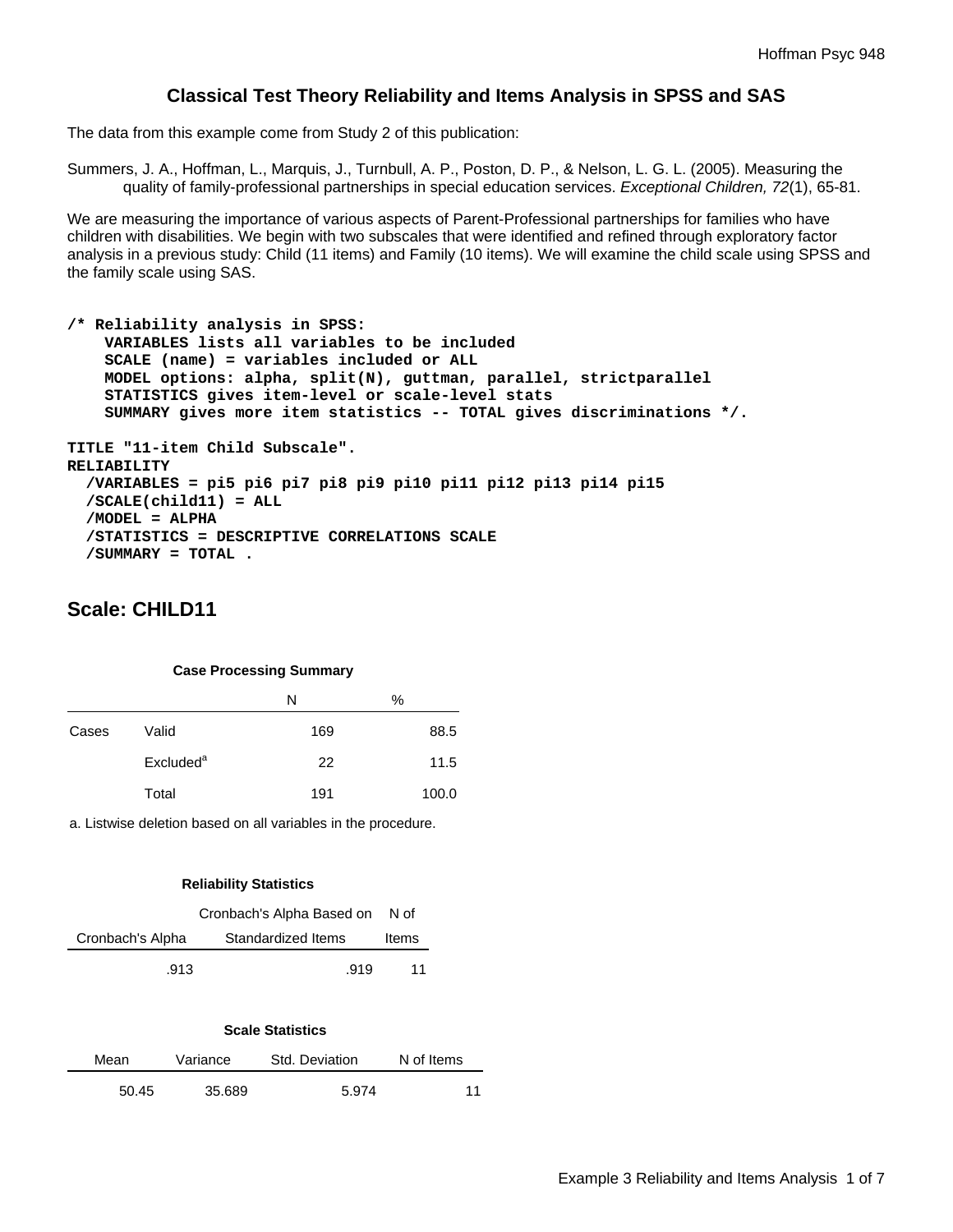#### **Item Statistics**

|                                                                                         | Mean | Std. Deviation | N   |
|-----------------------------------------------------------------------------------------|------|----------------|-----|
| pi5 Help you gain skills or information to get what your child needs.                   | 4.42 | .856           | 169 |
| pi6 Have the skills to help your child succeed.                                         | 4.75 | .625           | 169 |
| pi7 Provide services that meet the individual needs of your child.                      | 4.73 | .632           | 169 |
| pi8 Speak up for your child's best interests when working with other service providers. | 4.44 | .885           | 169 |
| pi9 Let you know about the good things your child does.                                 | 4.40 | .874           | 169 |
| pi10 Are available when you need them.                                                  | 4.36 | .826           | 169 |
| pi11 Treat your child with dignity.                                                     | 4.73 | .661           | 169 |
| pi12 Build on your child's strengths.                                                   | 4.57 | .737           | 169 |
| pi13 Value your opinion about your child's needs.                                       | 4.62 | .698           | 169 |
| pi14 Are honest, even when they have bad news.                                          | 4.57 | .745           | 169 |
| pi15 Keep your child safe when your child is in their care.                             | 4.85 | .531           | 169 |

#### **Item-Total Statistics**

|                                                                                            |              |                              | Corrected   | Squared     | Cronbach's    |
|--------------------------------------------------------------------------------------------|--------------|------------------------------|-------------|-------------|---------------|
|                                                                                            |              | Scale Mean if Scale Variance | Item-Total  | Multiple    | Alpha if Item |
|                                                                                            | Item Deleted | if Item Deleted              | Correlation | Correlation | Deleted       |
| pi5 Help you gain skills or information to get what<br>your child needs.                   | 46.03        | 29.457                       | .592        | .418        | .910          |
| pi6 Have the skills to help your child succeed.                                            | 45.70        | 30.902                       | .633        | .597        | .907          |
| pi7 Provide services that meet the individual needs<br>of your child.                      | 45.72        | 30.574                       | .675        | .588        | .905          |
| pi8 Speak up for your child's best interests when<br>working with other service providers. | 46.01        | 28.708                       | .653        | .520        | .907          |
| pi9 Let you know about the good things your child<br>does.                                 | 46.05        | 28.777                       | .655        | .550        | .907          |
| pi10 Are available when you need them.                                                     | 46.09        | 29.086                       | .664        | .531        | .906          |
| pi11 Treat your child with dignity.                                                        | 45.72        | 29.964                       | .730        | .575        | .903          |
| pi12 Build on your child's strengths.                                                      | 45.88        | 28.788                       | .804        | .713        | .898          |
| pi13 Value your opinion about your child's needs.                                          | 45.83        | 29.643                       | .732        | .669        | .902          |
| pi14 Are honest, even when they have bad news.                                             | 45.88        | 30.407                       | .575        | .432        | .910          |
| pi15 Keep your child safe when your child is in their<br>care.                             | 45.60        | 30.956                       | .754        | .691        | .904          |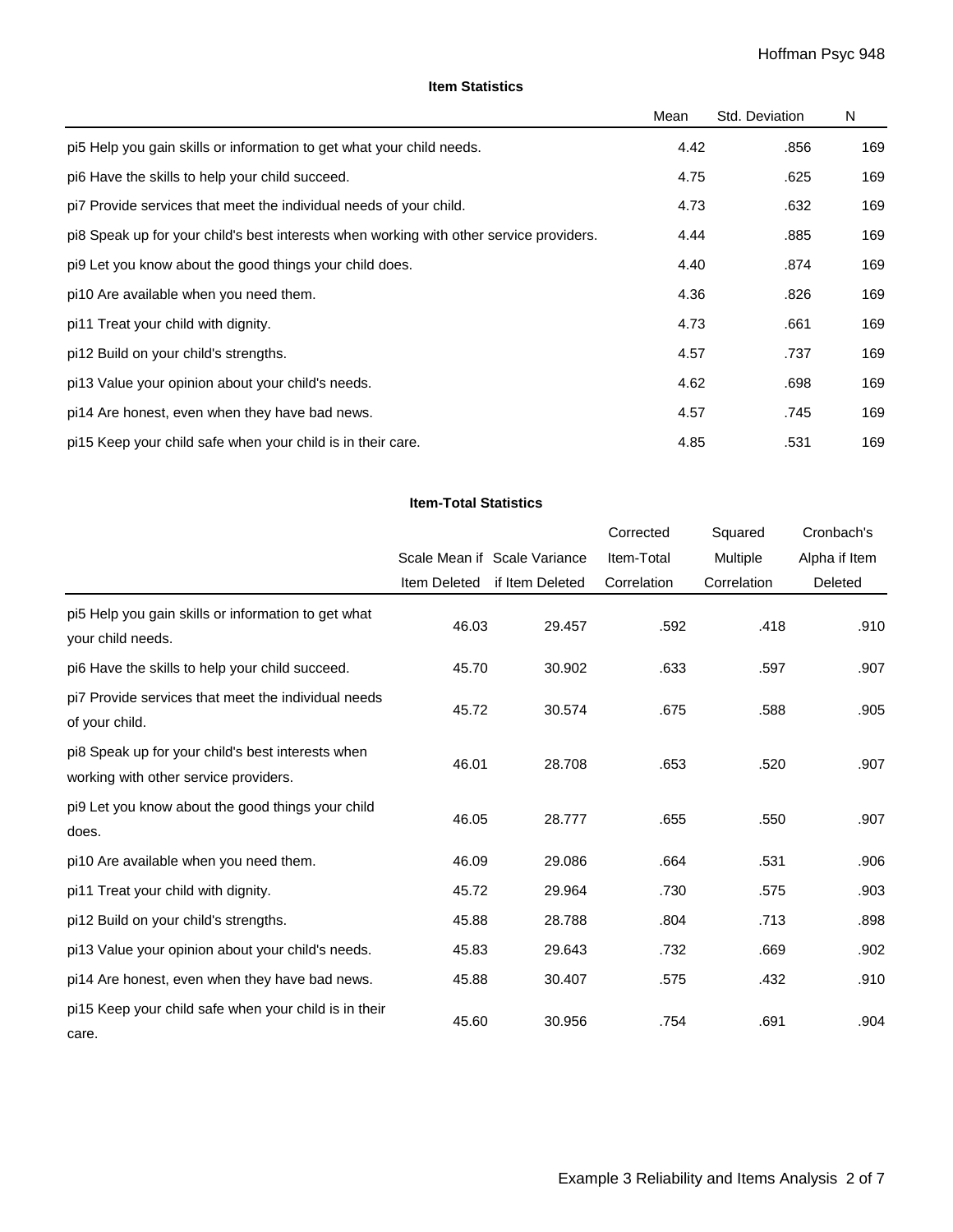**TITLE "10-item Child Subscale -- drop 14". RELIABILITY /VARIABLES = pi5 pi6 pi7 pi8 pi9 pi10 pi11 pi12 pi13 pi15 /SCALE(child10) = ALL /MODEL = ALPHA /STATISTICS = DESCRIPTIVE CORRELATIONS SCALE /SUMMARY = TOTAL .** 

## **Scale: CHILD10**

#### **Reliability Statistics**

|                  | Cronbach's Alpha Based | N of  |
|------------------|------------------------|-------|
| Cronbach's Alpha | on Standardized Items  | Items |
| .910             | .917                   | 10    |

#### **Scale Statistics**

| Mean | Variance |        | Std. Deviation | N of Items |  |
|------|----------|--------|----------------|------------|--|
|      | 45.88    | 30.407 | 5.514          | 10         |  |

#### **Item-Total Statistics**

|                                                                                               |                     | Scale Mean if Scale Variance if | Corrected Item-          |             | Squared Multiple Cronbach's Alpha if |
|-----------------------------------------------------------------------------------------------|---------------------|---------------------------------|--------------------------|-------------|--------------------------------------|
|                                                                                               | <b>Item Deleted</b> | Item Deleted                    | <b>Total Correlation</b> | Correlation | <b>Item Deleted</b>                  |
| pi5 Help you gain skills or information<br>to get what your child needs.                      | 41.46               | 24.690                          | .586                     | .407        | .908                                 |
| pi6 Have the skills to help your child<br>succeed.                                            | 41.12               | 25.943                          | .640                     | .596        | .903                                 |
| pi7 Provide services that meet the<br>individual needs of your child.                         | 41.14               | 25.646                          | .682                     | .587        | .901                                 |
| pi8 Speak up for your child's best<br>interests when working with other<br>service providers. | 41.43               | 23.854                          | .667                     | .518        | .902                                 |
| pi9 Let you know about the good things<br>your child does.                                    | 41.48               | 24.001                          | .659                     | .550        | .903                                 |
| pi10 Are available when you need<br>them.                                                     | 41.52               | 24.465                          | .643                     | .483        | .903                                 |
| pi11 Treat your child with dignity.                                                           | 41.15               | 25.091                          | .736                     | .575        | .898                                 |
| pi12 Build on your child's strengths.                                                         | 41.30               | 24.057                          | .803                     | .713        | .893                                 |
| pi13 Value your opinion about your<br>child's needs.                                          | 41.25               | 24.917                          | .718                     | .655        | .899                                 |
| pi15 Keep your child safe when your<br>child is in their care.                                | 41.02               | 26.095                          | .744                     | .679        | .900                                 |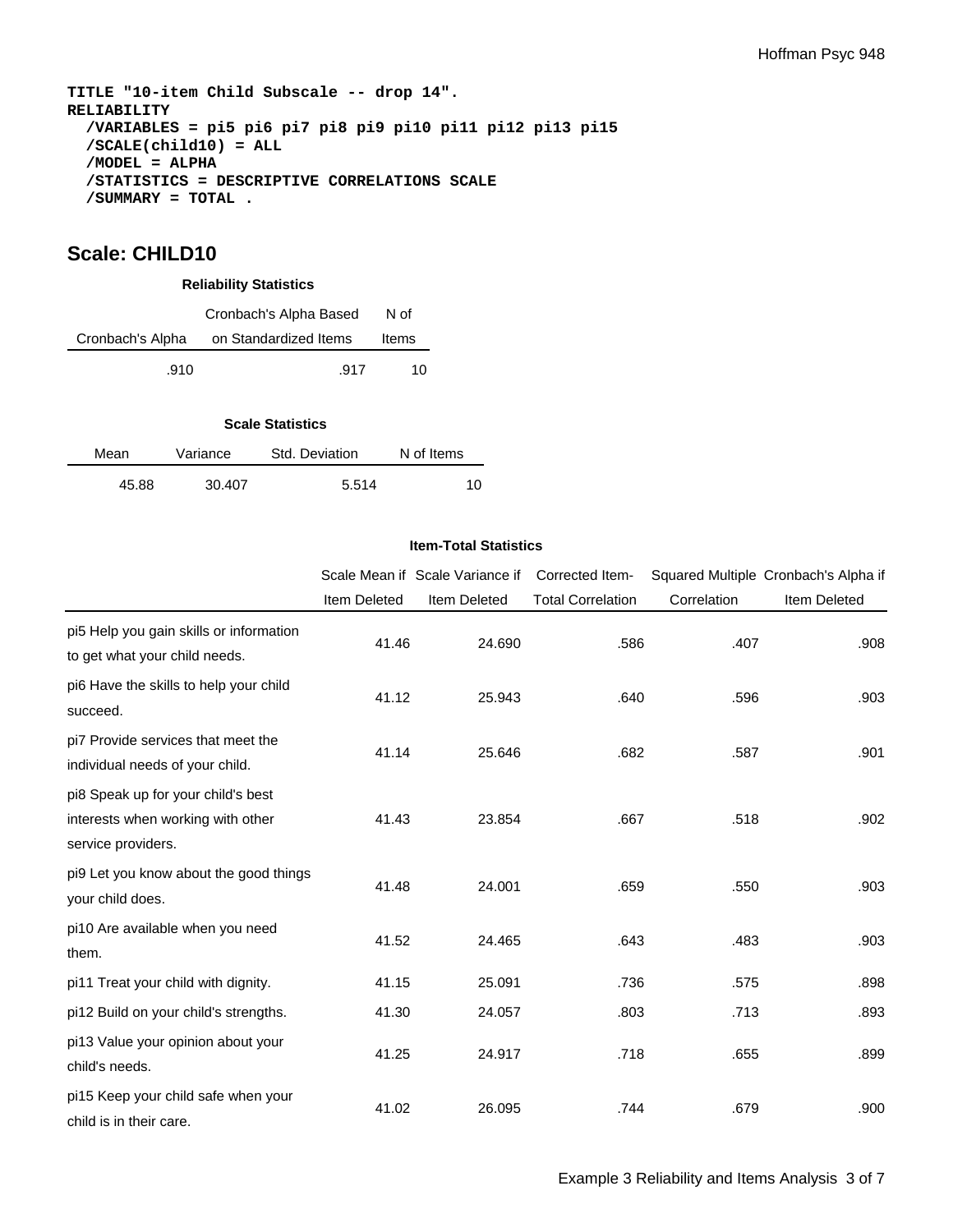**TITLE "9-item Child Subscale -- drop 10". RELIABILITY /VARIABLES = pi5 pi6 pi7 pi8 pi9 pi10 pi11 pi12 pi13 pi15 /SCALE(child9) = ALL /MODEL = ALPHA /STATISTICS = DESCRIPTIVE CORRELATIONS SCALE /SUMMARY = TOTAL .** 

## **Scale: CHILD9**

#### **Reliability Statistics**

|       | N of                                   |                         |            |   |  |  |
|-------|----------------------------------------|-------------------------|------------|---|--|--|
|       | Standardized Items<br>Cronbach's Alpha |                         |            |   |  |  |
|       | .903                                   | .911                    | 9          |   |  |  |
|       |                                        | <b>Scale Statistics</b> |            |   |  |  |
| Mean  | Variance                               | Std. Deviation          | N of Items |   |  |  |
| 41.52 | 24.465                                 | 4.946                   |            | 9 |  |  |

#### **Item-Total Statistics**

|                                                                                               |                     | Scale Mean if Scale Variance if | Corrected Item-          | <b>Squared Multiple</b> | Cronbach's Alpha |
|-----------------------------------------------------------------------------------------------|---------------------|---------------------------------|--------------------------|-------------------------|------------------|
|                                                                                               | <b>Item Deleted</b> | Item Deleted                    | <b>Total Correlation</b> | Correlation             | if Item Deleted  |
| pi5 Help you gain skills or information<br>to get what your child needs.                      | 37.10               | 19.353                          | .581                     | .398                    | .902             |
| pi6 Have the skills to help your child<br>succeed.                                            | 36.77               | 20.321                          | .666                     | .572                    | .894             |
| pi7 Provide services that meet the<br>individual needs of your child.                         | 36.79               | 20.204                          | .680                     | .584                    | .893             |
| pi8 Speak up for your child's best<br>interests when working with other<br>service providers. | 37.08               | 18.690                          | .652                     | .487                    | .896             |
| pi9 Let you know about the good<br>things your child does.                                    | 37.12               | 18.812                          | .645                     | .544                    | .896             |
| pi11 Treat your child with dignity.                                                           | 36.79               | 19.760                          | .726                     | .563                    | .889             |
| pi12 Build on your child's strengths.                                                         | 36.95               | 18.825                          | .797                     | .710                    | .883             |
| pi13 Value your opinion about your<br>child's needs.                                          | 36.90               | 19.531                          | .721                     | .655                    | .889             |
| pi15 Keep your child safe when your<br>child is in their care.                                | 36.67               | 20.580                          | .749                     | .673                    | .891             |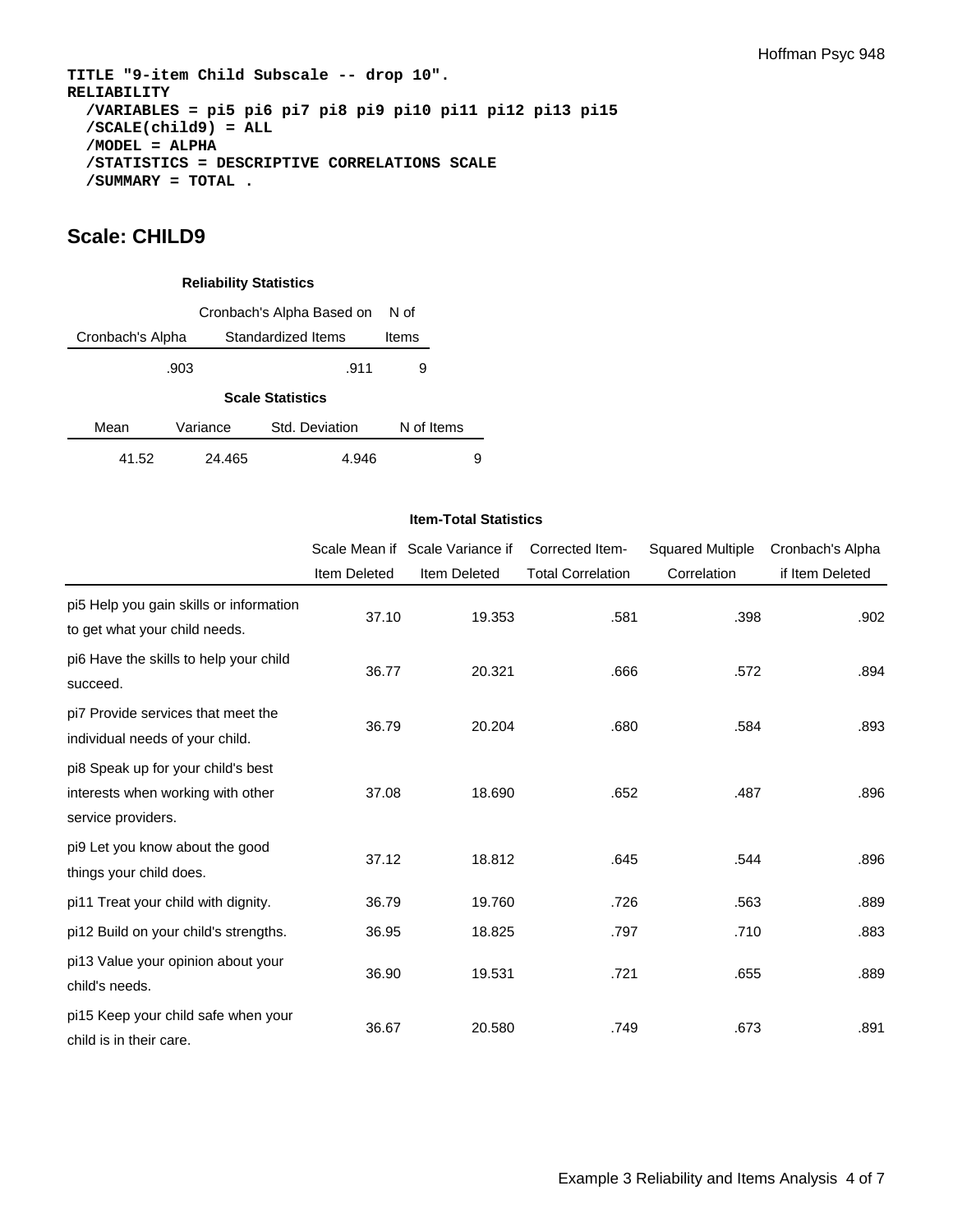## **Reliability in SAS**

```
****** Reliability with Partnership data from FT2;
```
- **\* Output options: all can be turned on/off by adding or removing the 'NO': page number, date, centering, or page breaks, page length and width; OPTIONS nonumber nodate nocenter formdlim='-' pagesize=MAX linesize=MAX; TITLE;**
- **\* Location of original SPSS data files; LIBNAME import SPSS "F:\14\_Psyc948\FT2part.por"; \* Import to work library; DATA partner; SET import.FT2part; RUN;**
- **\* Send output to word file -- easier to work with; ODS RTF FILE="F:\14\_Psyc948\Family Scale.rtf";**

**TITLE1 "12-item Family Subscale"; PROC CORR DATA=partner ALPHA NOMISS; VAR pi10 pi14 pi16 pi17 pi18 pi19 pi20 pi21 pi22 pi23 pi24 pi25; RUN;** 

```
* Close word file;
      ODS RTF CLOSE;
```
## **12-Item Family Subscale**

| <b>Simple Statistics</b> |     |             |           |            |                |         |                                                                                  |
|--------------------------|-----|-------------|-----------|------------|----------------|---------|----------------------------------------------------------------------------------|
| Variable                 | N   | <b>Mean</b> | <b>SD</b> | <b>Sum</b> | <b>Minimum</b> | Maximum | Label                                                                            |
| <b>PI10</b>              | 175 | 4.33        | 0.83      | 758        |                | 5       | pi10 Are available when you need them.                                           |
| <b>PI14</b>              | 175 | 4.58        | 0.73      | 802        | $\overline{2}$ | 5       | pi14 Are honest, even when they have bad news.                                   |
| <b>PI16</b>              | 175 | 4.10        | 1.01      | 718        |                | 5       | pi16 Use words that you understand.                                              |
| <b>PI17</b>              | 175 | 4.21        | 0.89      | 736        |                | 5       | pi17 Plan meetings at times and places that are good<br>for you and your family. |
| <b>PI18</b>              | 175 | 4.39        | 0.82      | 769        |                | 5       | pi18 Return your messages.                                                       |
| <b>PI19</b>              | 175 | 4.37        | 0.76      | 765        | 3              | 5       | pi19 Keep appointments with your child and family.                               |
| <b>PI20</b>              | 175 | 4.43        | 0.81      | 775        | 2              | 5       | pi20 Protect your family's privacy.                                              |
| <b>PI21</b>              | 175 | 4.45        | 0.78      | 779        |                | 5       | pi21 Show respect for your family's values and beliefs.                          |
| <b>PI22</b>              | 175 | 4.41        | 0.77      | 771        |                | 5       | pi22 Listen without judging your child or family.                                |
| <b>PI23</b>              | 175 | 4.52        | 0.73      | 791        |                | 5       | pi23 Are dependable.                                                             |
| <b>PI24</b>              | 175 | 4.56        | 0.71      | 798        |                | 5       | pi24 Pay attention to what you have to say.                                      |
| <b>PI25</b>              | 175 | 4.23        | 0.88      | 741        |                | 5       | pi25 Are friendly.                                                               |

| <b>Cronbach Coefficient Alpha</b> |              |  |  |
|-----------------------------------|--------------|--|--|
| <b>Variables</b>                  | <b>Alpha</b> |  |  |
| Raw                               | 0.922039     |  |  |
| Standardized                      | 0.923440     |  |  |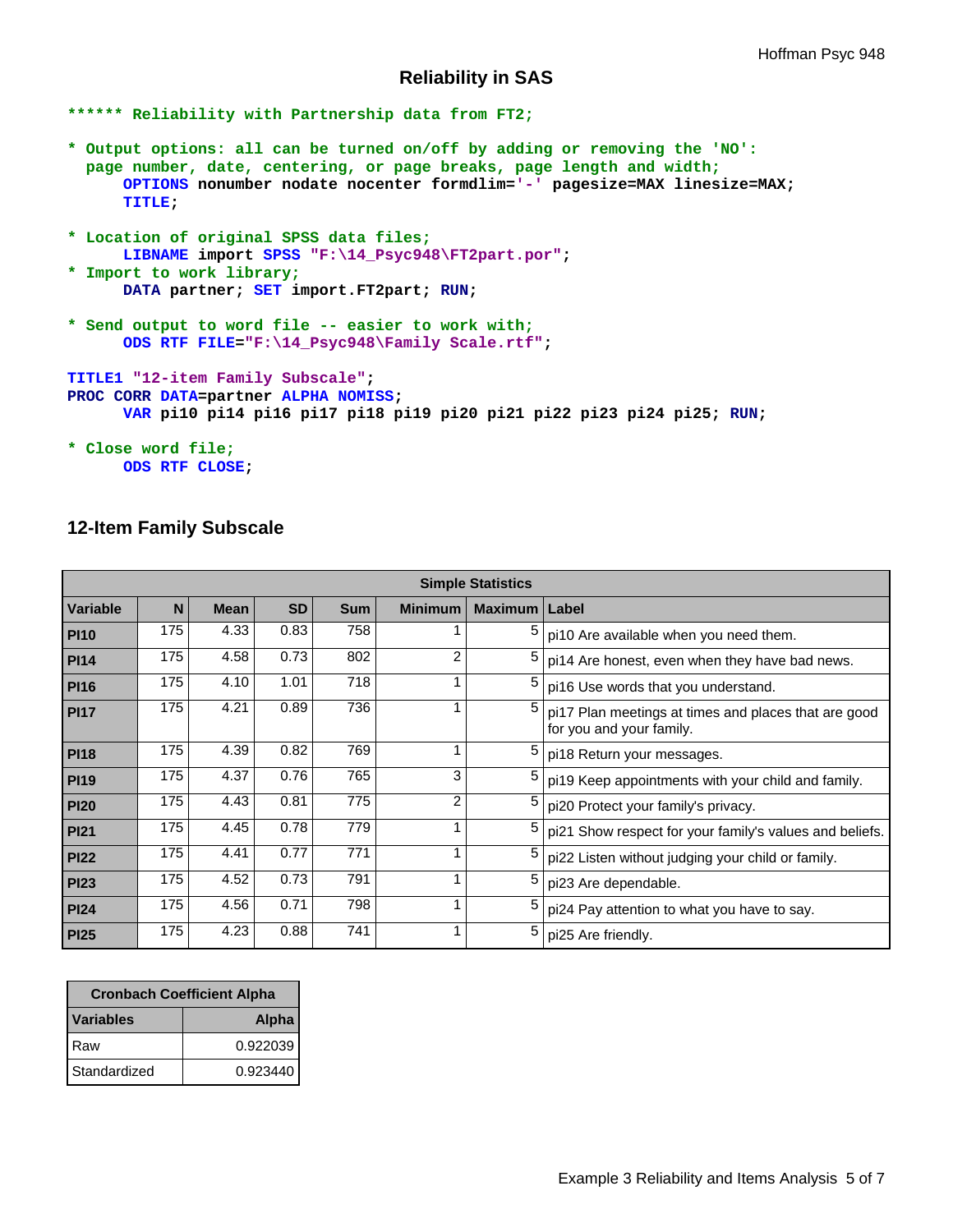| <b>Cronbach Coefficient Alpha with Deleted Variable</b> |                                  |       |                                  |             |                                                                                  |  |  |  |
|---------------------------------------------------------|----------------------------------|-------|----------------------------------|-------------|----------------------------------------------------------------------------------|--|--|--|
|                                                         | <b>Raw Variables</b>             |       | <b>Standardized Variables</b>    |             |                                                                                  |  |  |  |
| <b>Deleted</b><br><b>Variable</b>                       | <b>Correlation</b><br>with Total | Alpha | <b>Correlation</b><br>with Total | Alpha Label |                                                                                  |  |  |  |
| <b>PI10</b>                                             | 0.711                            | 0.914 | 0.713                            | 0.916       | pi10 Are available when you need them.                                           |  |  |  |
| <b>PI14</b>                                             | 0.544                            | 0.921 | 0.548                            | 0.922       | pi14 Are honest, even when they have bad news.                                   |  |  |  |
| <b>PI16</b>                                             | 0.661                            | 0.917 | 0.658                            | 0.918       | pi16 Use words that you understand.                                              |  |  |  |
| <b>PI17</b>                                             | 0.766                            | 0.911 | 0.761                            | 0.914       | pi17 Plan meetings at times and places that are good for you and<br>your family. |  |  |  |
| <b>PI18</b>                                             | 0.741                            | 0.913 | 0.743                            | 0.914       | pi18 Return your messages.                                                       |  |  |  |
| <b>PI19</b>                                             | 0.762                            | 0.912 | 0.754                            | 0.914       | pi19 Keep appointments with your child and family.                               |  |  |  |
| <b>PI20</b>                                             | 0.497                            | 0.923 | 0.492                            | 0.925       | pi20 Protect your family's privacy.                                              |  |  |  |
| <b>PI21</b>                                             | 0.758                            | 0.912 | 0.760                            | 0.914       | pi21 Show respect for your family's values and beliefs.                          |  |  |  |
| <b>PI22</b>                                             | 0.672                            | 0.916 | 0.675                            | 0.917       | pi22 Listen without judging your child or family.                                |  |  |  |
| <b>PI23</b>                                             | 0.697                            | 0.915 | 0.703                            | 0.916       | pi23 Are dependable.                                                             |  |  |  |
| <b>PI24</b>                                             | 0.689                            | 0.915 | 0.694                            | 0.916       | pi24 Pay attention to what you have to say.                                      |  |  |  |
| <b>PI25</b>                                             | 0.646                            | 0.917 | 0.644                            | 0.918       | pi25 Are friendly.                                                               |  |  |  |

## **TITLE1 "11-item Family Subscale -- drop 19"; PROC CORR DATA=partner ALPHA NOMISS;**

**VAR pi10 pi14 pi16 pi17 pi18 pi20 pi21 pi22 pi23 pi24 pi25; RUN;** 

# **11-Item Family Subscale – drop 19**

| <b>Cronbach Coefficient Alpha</b> |              |  |  |  |
|-----------------------------------|--------------|--|--|--|
| <b>Variables</b>                  | <b>Alpha</b> |  |  |  |
| Raw                               | 0.912138     |  |  |  |
| Standardized                      | 0.913888     |  |  |  |

| <b>Cronbach Coefficient Alpha with Deleted Variable</b> |                                                 |              |                    |               |                                                                            |  |
|---------------------------------------------------------|-------------------------------------------------|--------------|--------------------|---------------|----------------------------------------------------------------------------|--|
|                                                         | <b>Raw Variables</b><br><b>Stand, Variables</b> |              |                    |               |                                                                            |  |
| <b>Deleted</b><br>Variable                              | Corr<br>with Total                              | <b>Alpha</b> | Corr<br>with Total | Alpha   Label |                                                                            |  |
| <b>PI10</b>                                             | 0.710                                           | 0.902        | 0.711              | 0.904         | pi10 Are available when you need them.                                     |  |
| <b>PI14</b>                                             | 0.545                                           | 0.910        | 0.550              | 0.912         | pi14 Are honest, even when they have bad news.                             |  |
| <b>PI16</b>                                             | 0.640                                           | 0.907        | 0.637              | 0.908         | pi16 Use words that you understand.                                        |  |
| <b>PI17</b>                                             | 0.762                                           | 0.899        | 0.756              | 0.902         | pi17 Plan meetings at times and places that are good for you /your family. |  |
| <b>PI18</b>                                             | 0.722                                           | 0.901        | 0.723              | 0.903         | pi18 Return your messages.                                                 |  |
| <b>PI20</b>                                             | 0.485                                           | 0.913        | 0.478              | 0.916         | pi20 Protect your family's privacy.                                        |  |
| <b>PI21</b>                                             | 0.763                                           | 0.899        | 0.765              | 0.901         | pi21 Show respect for your family's values and beliefs.                    |  |
| <b>PI22</b>                                             | 0.676                                           | 0.904        | 0.680              | 0.905         | pi22 Listen without judging your child or family.                          |  |
| <b>PI23</b>                                             | 0.706                                           | 0.902        | 0.713              | 0.904         | pi23 Are dependable.                                                       |  |
| <b>PI24</b>                                             | 0.695                                           | 0.903        | 0.701              | 0.904         | pi24 Pay attention to what you have to say.                                |  |
| PI25                                                    | 0.637                                           | 0.906        | 0.634              | 0.908         | pi25 Are friendly.                                                         |  |